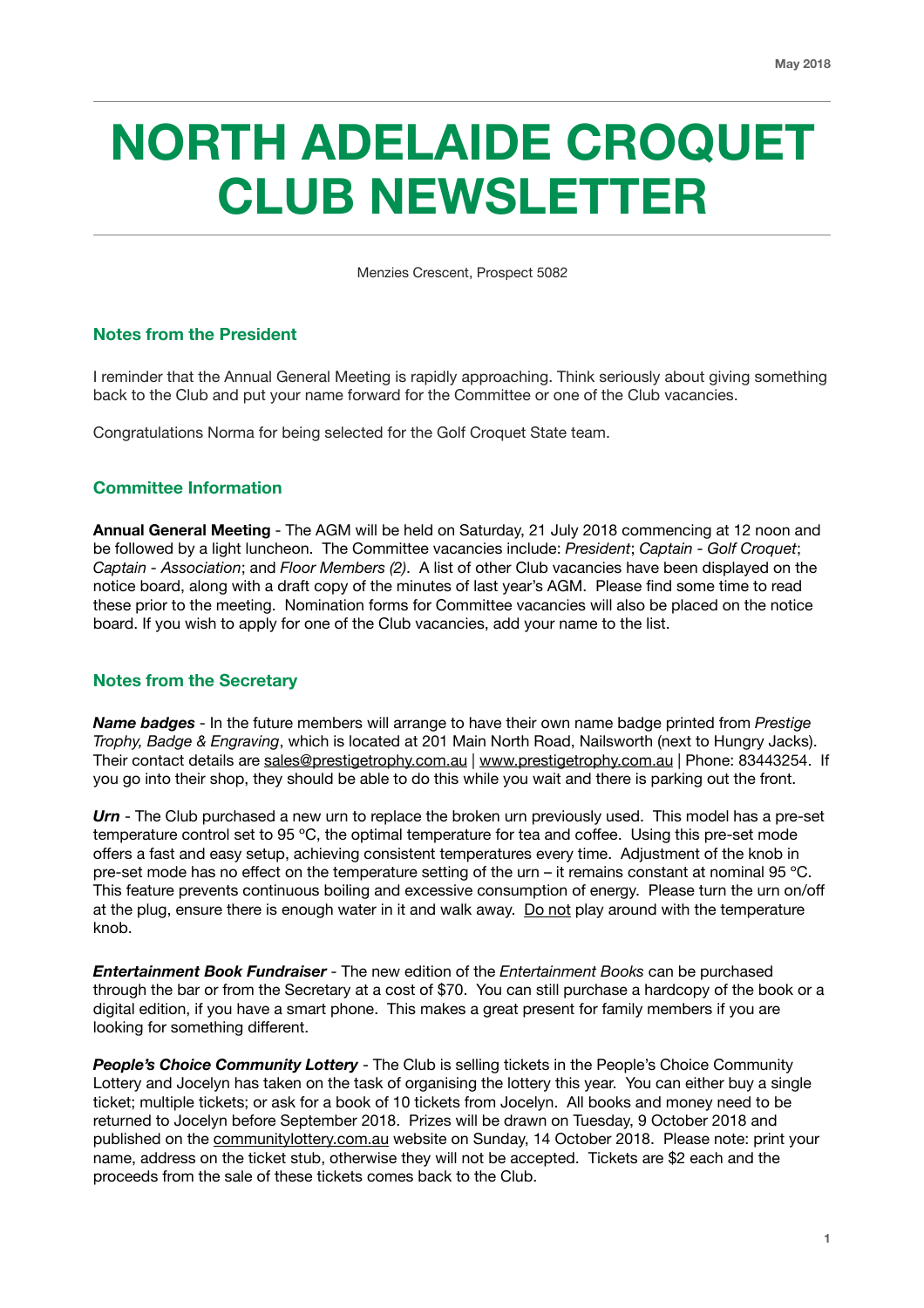*Restricted Parking* - The football season has kicked off again and parking is now restricted during home games for the Roosters. If you don't already have your parking tickets for these events, speak to Tamara or your team Captain. I have confirmed that you can use these tickets anywhere around the grounds where the Council has stipulated *permit parking only* on game days. Regardless, if you leave your tickets at home or don't have one, just mention to the person controlling access that you a member of the Croquet Club and they will give you access.

## **Notes from the AC Captain**

I am happy to report that Association Croquet has gained new members. Welcome to Kerri and Annette, it is my pleasure to welcome them to our Club. I would like to encourage all members to improve their skills, rather than playing club games with no goal in mind. If you can spend a hour each week to work with a mentor to improve stroke making and skills in general, I believe it will really improve your game. Our Club has been rostered on as Manager for two events at SACA. If any member of Golf Croquet would like to learn more about this code of play or help with the management of these events, please let Janet or myself know. It is my pleasure to record that on the 28 April, with only seven players, we had one of the happiest and fun times for a long time. Congratulations to Glenda and Annette who pegged out. For Glenda, for the first time in her croquet career - she made a break of five. It was a thrill to see all four clips on penultimate (see photos below). So to Garth, Annette and Glenda, well done, keep it up.

## **Notes from the GC Captain**

*GC Gala Day* - On the 9 April we held a Gala Day, which was well supported by member from across South Australia. This was another opportunity to show off our club and enjoy the camaraderie of the croquet community. It was a very successful event, even though the weather was not kind to us and due to the hot weather a number of participants withdrew on the day. Thank you to all those members who assisted to make this event successful, either by bringing along food for the day or helping on the day. You wouldn't think that hot soup on a very hot day would be popular, but it was devoured with relish.

*Croquet Links* - Here are two interesting websites to look at if you have internet access, you might pick up some good tips. *Golf Croquet Introduction*, by Ian Harrison at [https://www.youtube.com/watch?](https://www.youtube.com/watch?v=CXNryWmgejg) [v=CXNryWmgejg;](https://www.youtube.com/watch?v=CXNryWmgejg) and *How to: Jump Shots Croquet*, by Wilson Fletcher at [https://www.youtube.com/](https://www.youtube.com/watch?v=F5VM166U9LY) [watch?v=F5VM166U9LY.](https://www.youtube.com/watch?v=F5VM166U9LY)

*Autumn Pennants* - This competition has now finished with 6+ team coming in second on the ladder (pictured right, excluding Joe); the Open team had a couple of wins, which as really good as they are really punching above their weight; and the Strikers (9+ team) had a win which they were really thrilled about. Congratulations to all members who participated in this competition.



*Coaching* - To help members participating in competitions improve their techniques, coaching is being held on Tuesday mornings after morning tea.

*Court Etiquette* - a reminder to pick up your balls when you finish play and leave the court. Please don't throw or hit your balls across the court as it may interfere with the balls of another team in play.

#### **Notes from the Bar Member**

The *Cool Towels* are back in stock and are still only \$7 each. Drink of the month is *Snakebite* - a truely delightful mixture of Stones Green Ginger Wine and Irish Whiskey, with a splash of soda or dry-ginger. This drink is destined to warm the soul, all for just \$6.50. If there is something you wish to drink, speak to Dan - we can't promise you, but we will give it our best shot. As a trial, the bar is selling chocolate bars for a limited time only at the price of \$1.50.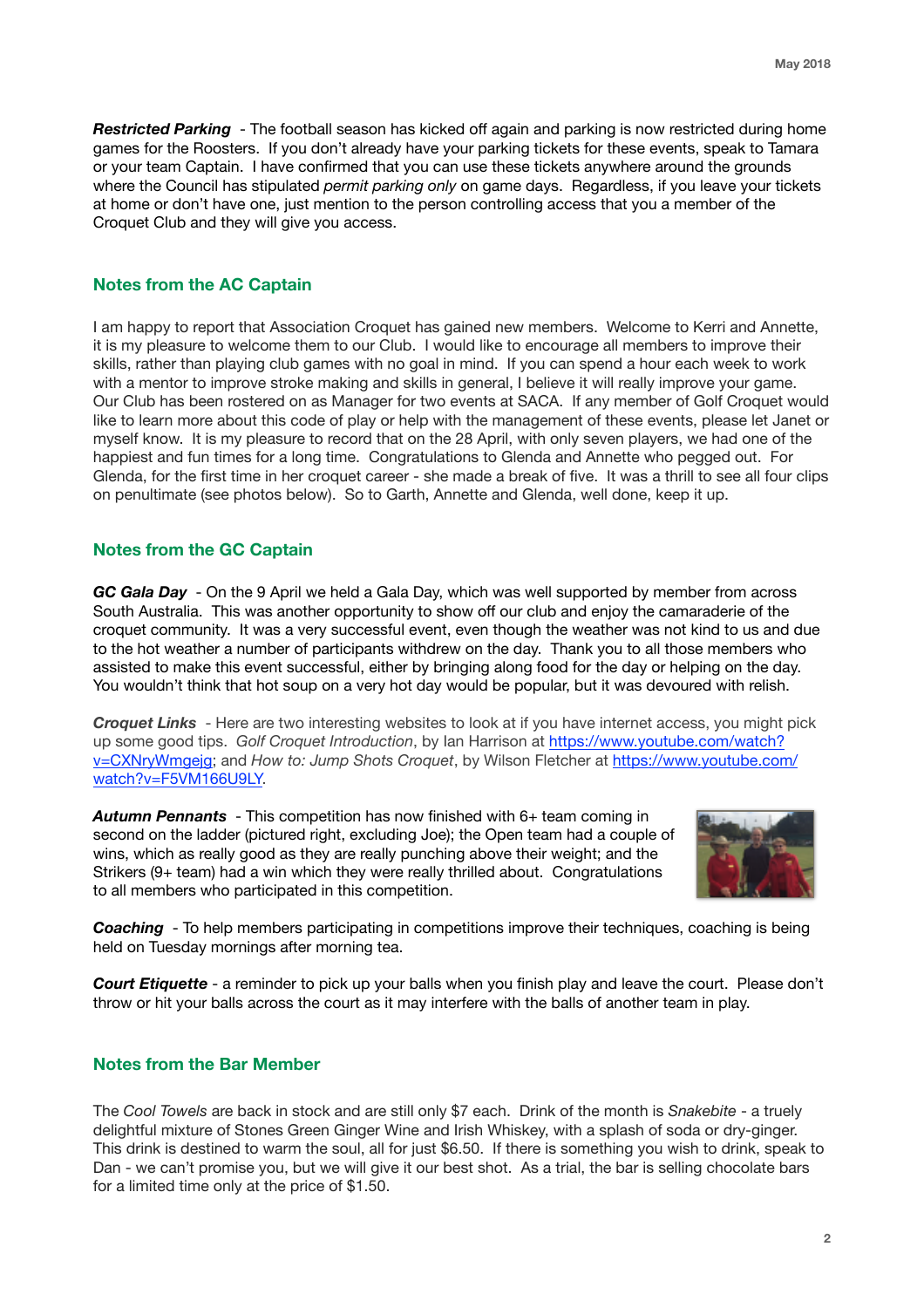*Croquet SA Centenary* - to commemorate this occasion they have produced some excellent wine, which is now available for purchase from Hutt Road. Discount for bulk purchases is available but no EFTPOS facilities are available, its cash only.



# **It's all about the Game**

*An Association First* - It's always a wonderful feeling when a member achieves their first *pegged out,* as you can see from the look on Glenda's face. For those members who don't know what this means - when a ball hits the peg after going through all the hoops, it is said to be "pegged out" and is removed from the game. Congratulations Glenda and well done! Everyone is happy you recovered from your initial shock and we didn't have to use the defibrillator.



*NorthWood Friendlies* - The *NorthWood* is an annual friendly golf croquet competition between our club and the Norwood Croquet Club. We play for the honour to display the *NorthWood Cup* for the next year. The Cup is accompanied by a small book, in which we record each year's results, along with the names of all members who participated. The cup itself was found in our small clubroom in one of the bench seats. It was very tarnished and unappealing, however it polished up a treat. The two Clubs organised for the trophy to be inscribed and purchased the book. A member of our club, the late Robin Gibb very cleverly designed, made and donated the display case for the cup and book. Norwood won this competition in the first two years of its inception and our club was successful last year. This year the competition will be held on the 27 May (it's always the last Sunday in May) with Norwood to host this event. We play three games of doubles in four blocks, therefore each group of four members, who have similar handicaps play together on the same lawn. We usually play two games before lunch and one afterwards. Lunch is catered by the host club at a minimal charge (approx. \$5 - price to be confirmed).

*GC Handicap Singles Tournament* - This tournament commenced on Friday, 20 April and will continue on the last Friday of each month until September. Good luck to those members competing.

*2018 Australian Golf Croquet Championships* - Congratulations to Norma who competed in the Championships held in Cairnlea, Victoria. Norma paired with Julianne Jago (from the South Terrace Croquet Club) in the Open Doubles - won a total of five games and also played a couple of tie-breakers. With their combined handicap of 13, they were very pleased with their efforts considering they haven't played doubles together before and they were up against some tough opponents with combined –3 and -4 handicaps. Norma said "the highlight of the games was when I defeated Peter Freer from NSW (–2 handicap) in my first Singles game. Despite the extremely cold, wet and windy conditions I managed to win a few more games over the following days and dropped my handicap to 5. A most enjoyable event and I hope to be back competing at Cairnlea again next year". Well done Norma!

**Introduction to Croquet "Come & Try"** - This event was held in April and run by Lynne, who advised that a number of members of the public participated. Rather than holding this event in April & September, it will be run continuously with a sign out the front of the Club inviting people to come in and have a go. If you know of anyone who might be interested, mention it to Lynne and invite them to come along.

*GC Club Singles Championship -* How are you going in the Club's GC *Ladder Challenge?* A reminder that if you want to play a challenge on Tuesday or Saturday morning, please check with Lynn or Sandra for court availability.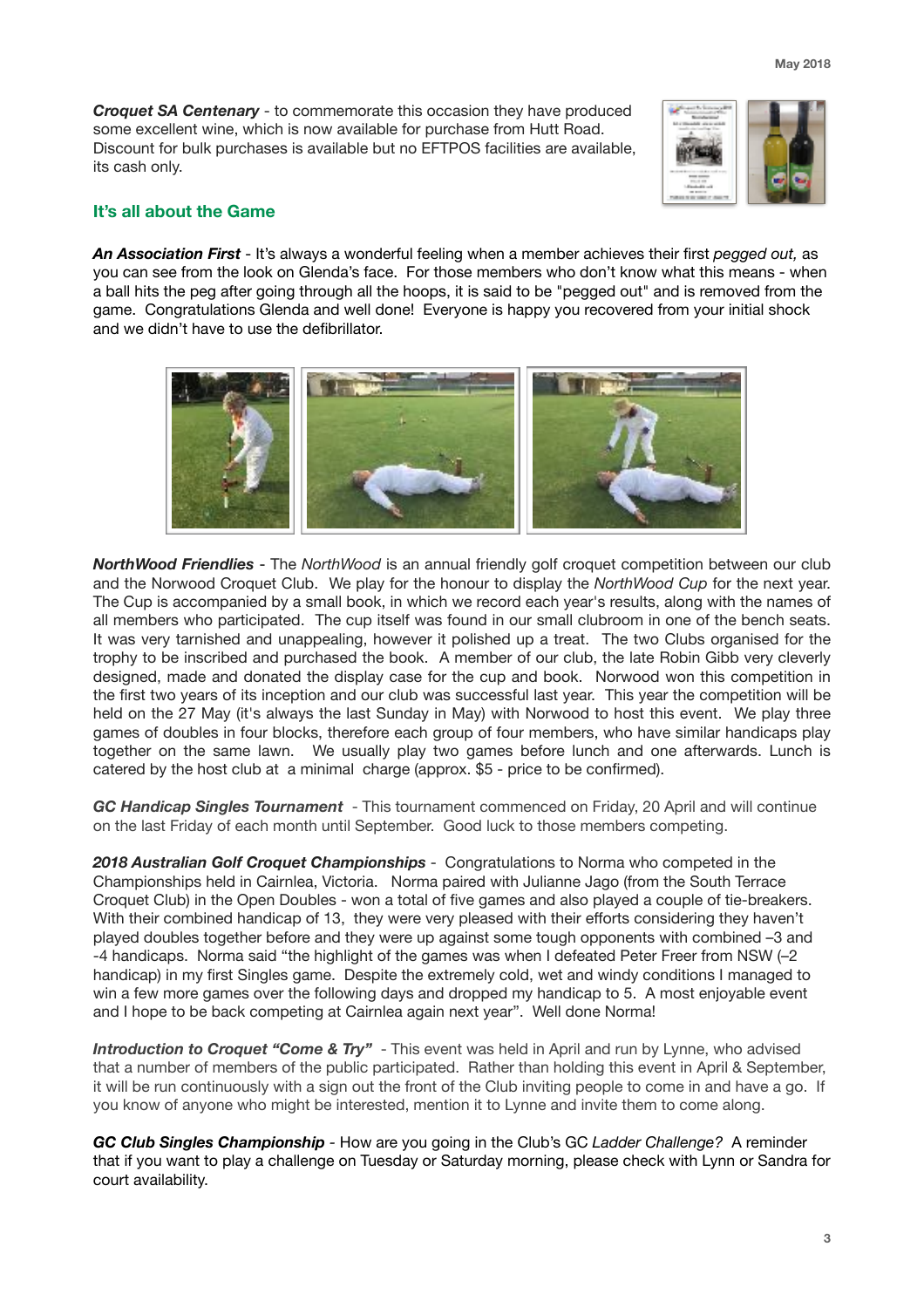## *Points for good etiquette during club play or competitions*

- Arrive on time you should be present 30 minutes before your match start time. If you want to play on the morning of club days, you should be here by 9.20 am at the latest. If not, you are at risk of waiting to play game until after morning tea.
- On arrival, please assist with set-up (grounds, tables, tea, etc).
- Dress appropriately.
- Leave the court as quickly as possible after completion of a game do not linger.
- Don't roll or hit balls across court at end of game if another game is still in progress on the court. Don't collect clips from hoops at end of game if another game is still in progress at that hoop.
- Mobile phones should not to be used on the court, so leave them in the clubroom. However, if you are expecting an emergency call, keep your phone with you and put it on vibrate.
- Don't smoke, drink alcohol on the court, swear or be abusive.
- Maintain a good sporting demeanour and respect rules. Remember you are playing for the North Adelaide Croquet Club.
- Finally, don't argue with another player or the referee.

## *Basic Tactics for Golf Croquet*

- If you win the toss the better player should play first. They are more likely to be in a position to run the hoop on the next shot or be in a position to remove the opposition. Treat the first shot as any other – that is stalk the ball and aim for a position 1 meter in front of the hoop. Trying to go closer will usually leave you in a position where you cannot run the hoop. If you are playing second it may be necessary to try and go closer to block or place pressure on the opponent.
- Don't miss opportunities to promote your partner ball to a hoop running position. Often the result of a well played shot can result in you having both balls in a hoop running position.
- Remember in attempting a difficult jump shot or trying to remove an opponent jawsed in the hoop you may put the opponent through the hoop and they get first shot at the next hoop.
- It is often better to concede a hoop and ensure you have first shot at the next hoop. If going to halfway at the odd numbered hoops try to place your ball in a position to hinder your opponents shot out of the hoop.
- When setting up to run a hoop always set up in a position which does not allow your opponent to hit you away while leaving their ball in a hoop running position.
- Do not try to set up too close to the hoop. The closer you go the greater chance of going too far or not far enough. Develop confidence in running hoops from 2-3 meters.

*Notice Board -* there are lots of flyers on the notice board. If you are interested in playing in competitions or social games, keep any eye out for new flyers or speak to your Club Captain.

# **Social Events in the Club**

*Wine Down* - We have challenged a team from the Prospect Council to play a fun game of croquet under lights. This event will be held on Friday, 1 June and will commence with a meal followed by a game or two of croquet (weather permitting). The Mayor of Prospect will lead the Prospect Council team against the best we have to offer. Come along and support this event and have a game yourself.

**Social Program for 2018** - The next social function on the calendar will be a musical afternoon, so make sure you put your name on the list and bring along family and friends.

*Events held in the Club* - the following events were held at the Club.



Trevor celebrated his 70th Birthday at the Club on Saturday, 17 March. It was a very enjoyable evening and both Trevor and Yvonne would like to thank those members who supported this event. Trevor recently retired and is now enjoying his new lifestyle, so you may see him at the club on Tuesdays.



Barry invited a group from the University of Adelaide - Entrepreneurship, Commercialisation and Innovation Centre & PhD Students to play a game of croquet & enjoy a meal - a fun time was enjoyed by all. It is great to see our club being used and people enjoying the game.